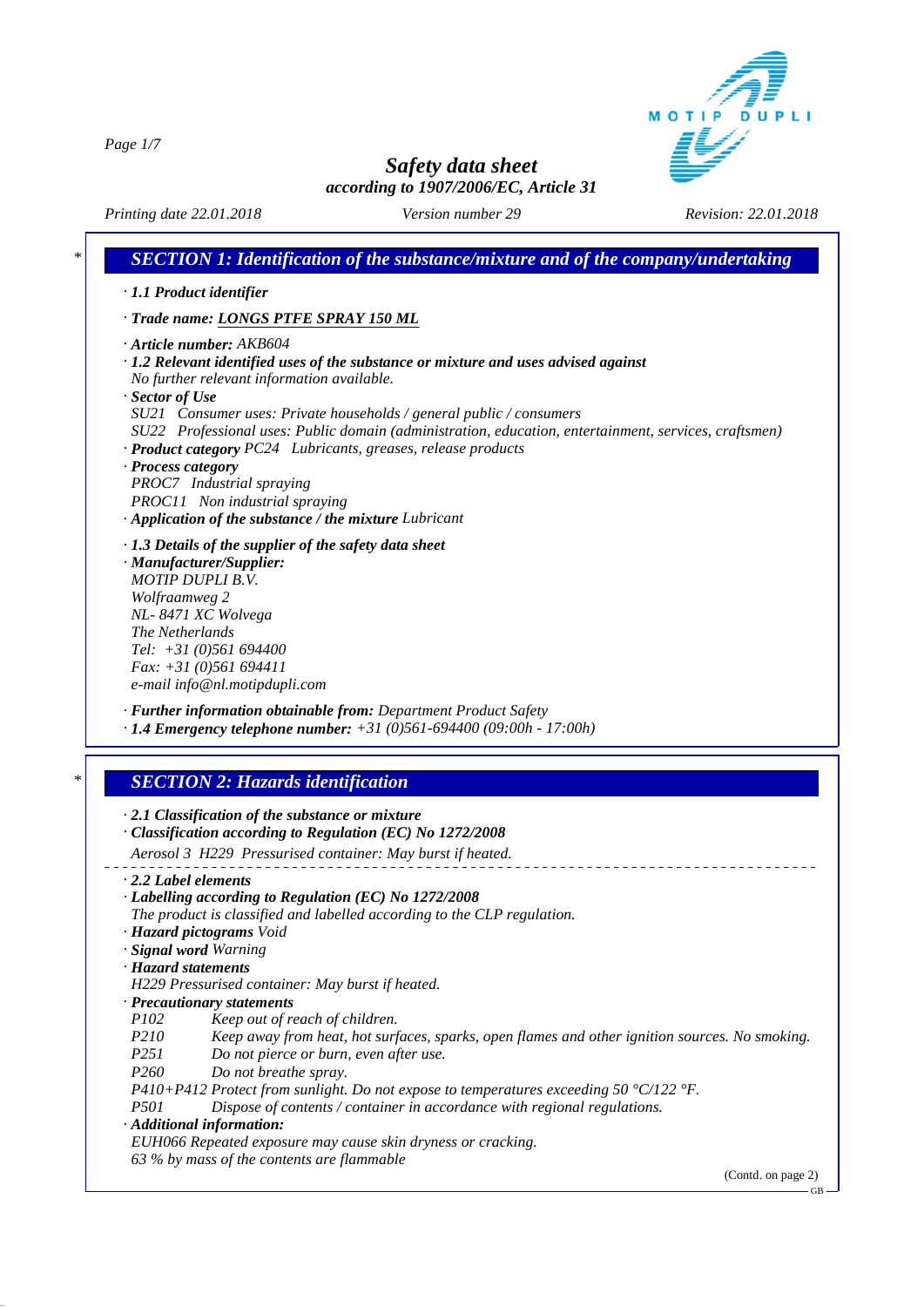*Page 2/7*

*Safety data sheet according to 1907/2006/EC, Article 31*

*Printing date 22.01.2018 Revision: 22.01.2018 Version number 29*

*Trade name: LONGS PTFE SPRAY 150 ML*

- *· 2.3 Other hazards*
- *· Results of PBT and vPvB assessment*
- *· PBT: Not applicable.*
- *· vPvB: Not applicable.*

### *\* SECTION 3: Composition/information on ingredients*

*· 3.2 Chemical characterisation: Mixtures*

*· Description: Mixture of substances listed below with nonhazardous additions.*

*· Dangerous components:*

- *EC number: 920-107-4 Distillates (petroleum), hydrotreated light*
- *Reg.nr.: 01-2119453414-43 Asp. Tox. 1, H304*
- *· Additional information: For the wording of the listed hazard phrases refer to section 16.*

### *\* SECTION 4: First aid measures*

*· 4.1 Description of first aid measures*

- *· After inhalation: Supply fresh air; consult doctor in case of complaints.*
- *· After skin contact: Generally the product does not irritate the skin.*
- *· After eye contact: Rinse opened eye for several minutes under running water.*
- *· After swallowing: Drink plenty of water and provide fresh air. Call for a doctor immediately.*
- *· 4.2 Most important symptoms and effects, both acute and delayed No further relevant information available.*
- *· 4.3 Indication of any immediate medical attention and special treatment needed*

*No further relevant information available.*

# *\* SECTION 5: Firefighting measures*

- *· 5.1 Extinguishing media*
- *· Suitable extinguishing agents: Use fire extinguishing methods suitable to surrounding conditions.*
- *· 5.2 Special hazards arising from the substance or mixture*
- *During heating or in case of fire poisonous gases are produced.*
- *· 5.3 Advice for firefighters*
- *· Protective equipment: Mouth respiratory protective device.*

# *\* SECTION 6: Accidental release measures*

*· 6.1 Personal precautions, protective equipment and emergency procedures*

*Mount respiratory protective device.*

*Wear protective equipment. Keep unprotected persons away.*

- *· 6.2 Environmental precautions: Do not allow to enter sewers/ surface or ground water.*
- *· 6.3 Methods and material for containment and cleaning up: Dispose contaminated material as waste according to item 13. Ensure adequate ventilation.*
- *· 6.4 Reference to other sections*
- *See Section 7 for information on safe handling.*
- *See Section 8 for information on personal protection equipment.*

*See Section 13 for disposal information.*

# *\* SECTION 7: Handling and storage*

*· 7.1 Precautions for safe handling Ensure good ventilation/exhaustion at the workplace. No special measures required.*

(Contd. on page 3)

(Contd. of page 1)

*50-<75%*

GB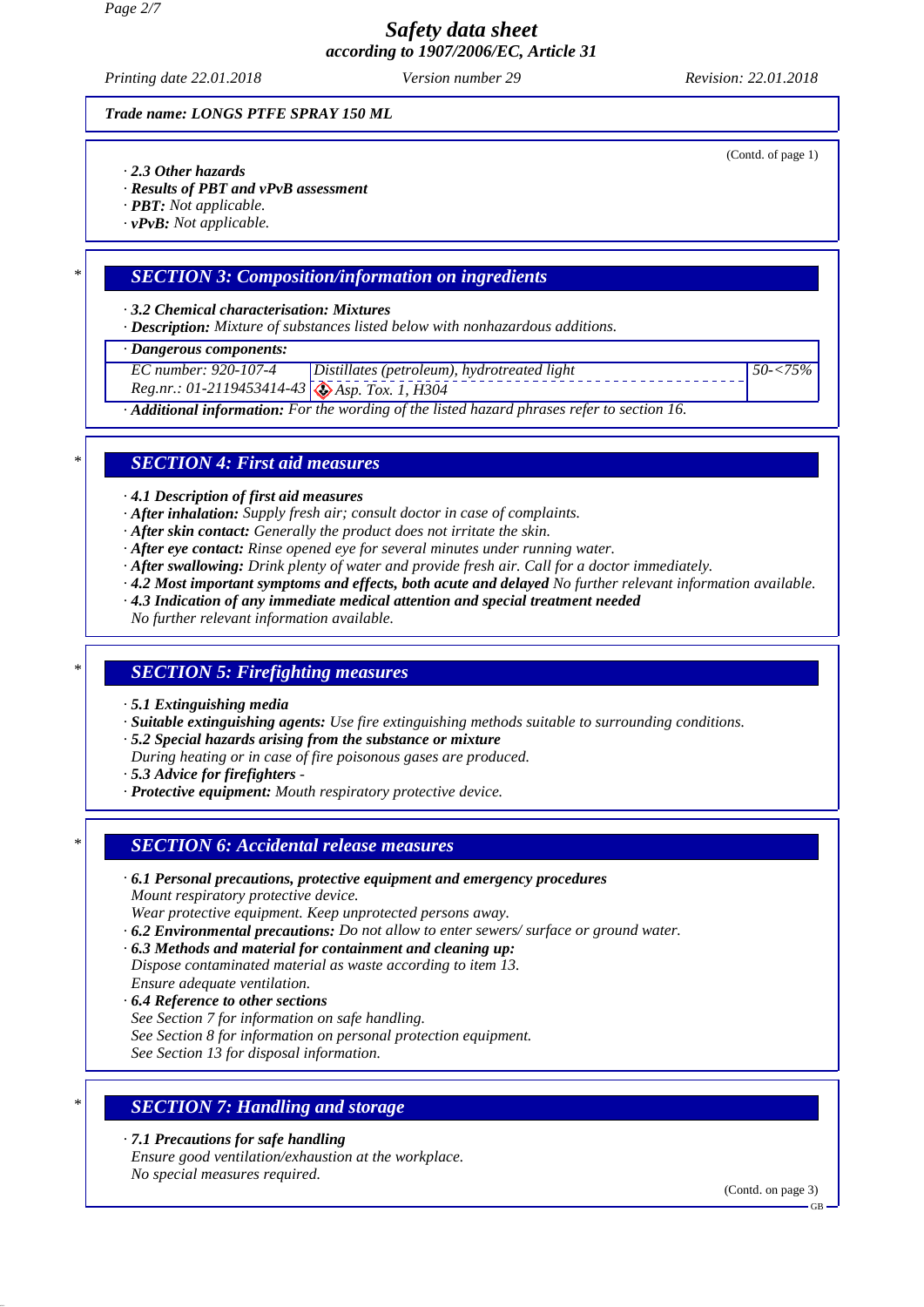*Printing date 22.01.2018 Revision: 22.01.2018 Version number 29*

*Trade name: LONGS PTFE SPRAY 150 ML*

(Contd. of page 2) *· Information about fire - and explosion protection: Do not spray onto a naked flame or any incandescent material. Keep ignition sources away - Do not smoke. Keep respiratory protective device available. · 7.2 Conditions for safe storage, including any incompatibilities · Storage: · Requirements to be met by storerooms and receptacles: Observe official regulations on storing packagings with pressurised containers. · Information about storage in one common storage facility: Not required. · Further information about storage conditions: Keep container tightly sealed. · Storage class: 2 B · 7.3 Specific end use(s) No further relevant information available. \* SECTION 8: Exposure controls/personal protection · Additional information about design of technical facilities: No further data; see item 7. · 8.1 Control parameters · Ingredients with limit values that require monitoring at the workplace: The product does not contain any relevant quantities of materials with critical values that have to be monitored at the workplace. · Additional information: The lists valid during the making were used as basis. · 8.2 Exposure controls · Personal protective equipment: · General protective and hygienic measures: Wash hands before breaks and at the end of work. Do not inhale gases / fumes / aerosols. · Respiratory protection: In case of brief exposure or low pollution use respiratory filter device. In case of intensive or longer exposure use self-contained respiratory protective device. · Protection of hands: The glove material has to be impermeable and resistant to the product/ the substance/ the preparation. Due to missing tests no recommendation to the glove material can be given for the product/ the preparation/ the chemical mixture. Selection of the glove material on consideration of the penetration times, rates of diffusion and the degradation · Material of gloves The selection of the suitable gloves does not only depend on the material, but also on further marks of quality and varies from manufacturer to manufacturer. As the product is a preparation of several substances, the resistance of the glove material can not be calculated in advance and has therefore to be checked prior to the application. · Penetration time of glove material Butyl rubber gloves with a thickness of 0.4 mm are resistant to: Acetone: 480 min Butyl acetate: 60 min Ethyl acetate: 170 min Xylene: 42 min The exact break through time has to be found out by the manufacturer of the protective gloves and has to be observed. · Eye protection: Not required.*

(Contd. on page 4)

GB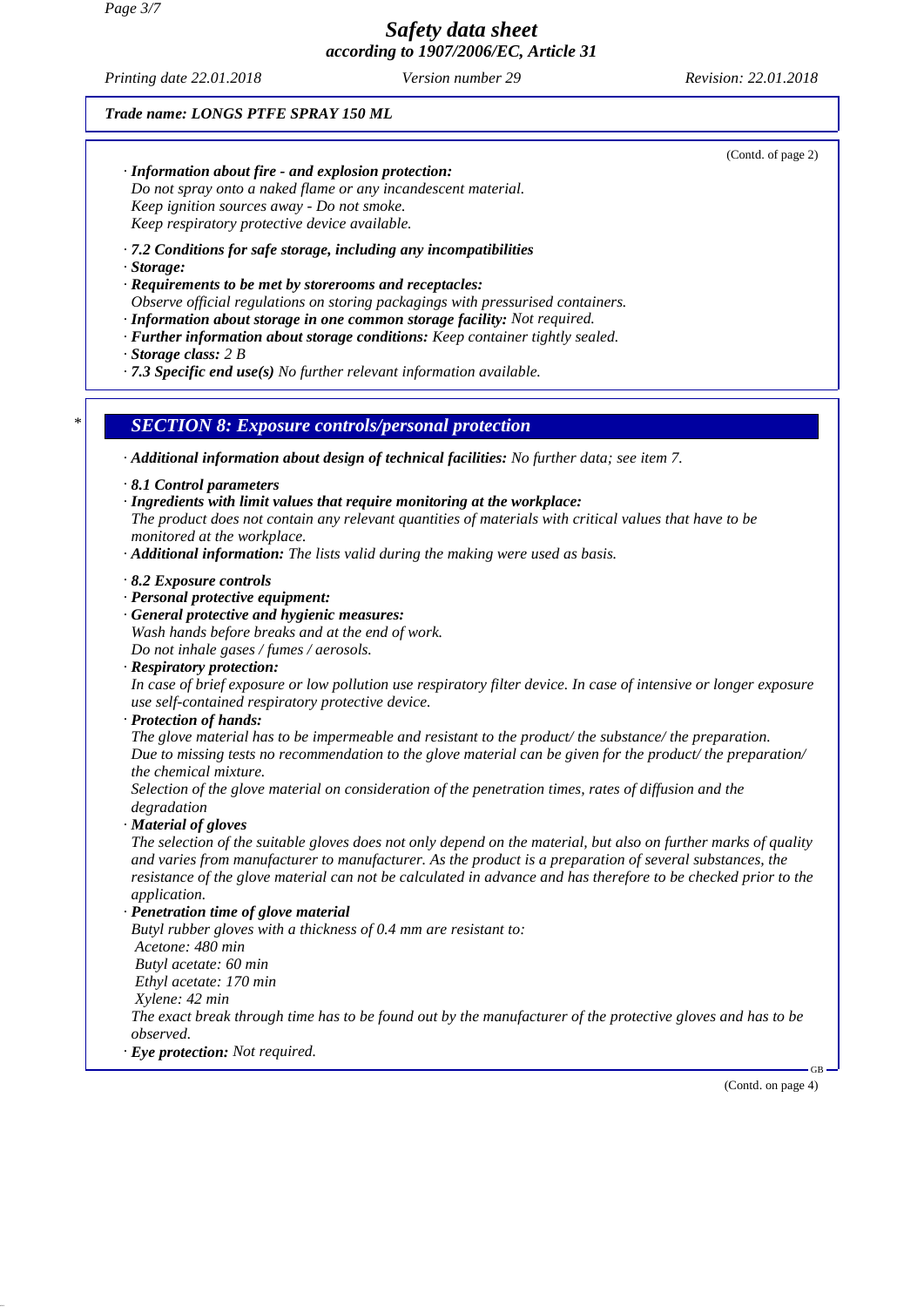*Printing date 22.01.2018 Revision: 22.01.2018 Version number 29*

*Trade name: LONGS PTFE SPRAY 150 ML*

(Contd. of page 3)

| · 9.1 Information on basic physical and chemical properties          |                                            |
|----------------------------------------------------------------------|--------------------------------------------|
| <b>General Information</b><br>$\cdot$ Appearance:                    |                                            |
| Form:                                                                | Aerosol                                    |
| Colour:                                                              | Light brown                                |
| $\cdot$ Odour:                                                       | Solvent-like                               |
| · Odour threshold:                                                   | Not determined.                            |
| $\cdot$ pH-value:                                                    | Not determined.                            |
| Change in condition                                                  |                                            |
| Melting point/freezing point:                                        | Undetermined.                              |
| Initial boiling point and boiling range: Not applicable, as aerosol. |                                            |
| · Flash point:                                                       | > $100 °C$ (>212 °F)                       |
|                                                                      | Not applicable, as aerosol.                |
| · Flammability (solid, gas):                                         | Not applicable.                            |
| · Ignition temperature:                                              | 210 °C (410 °F)                            |
| · Decomposition temperature:                                         | Not determined.                            |
| · Auto-ignition temperature:                                         | Product is not selfigniting.               |
| · Explosive properties:                                              | Not determined.                            |
| · Explosion limits:                                                  |                                            |
| Lower:                                                               | $0.5$ Vol %                                |
| <b>Upper:</b>                                                        | 7 Vol %                                    |
| · Vapour pressure:                                                   | Not determined.                            |
| $\cdot$ Density at 20 $\textdegree$ C (68 $\textdegree$ F):          | $0.81$ g/cm <sup>3</sup> (6.76 lbs/gal)    |
| · Relative density                                                   | Not determined.                            |
| · Vapour density                                                     | Not determined.                            |
| $\cdot$ Evaporation rate                                             | Not applicable.                            |
| · Solubility in / Miscibility with                                   |                                            |
| water:                                                               | Not miscible or difficult to mix.          |
| · Partition coefficient: n-octanol/water:                            | Not determined.                            |
| · Viscosity:                                                         |                                            |
| Dynamic:                                                             | Not determined.                            |
| Kinematic:                                                           | Not determined.                            |
| · Solvent content:                                                   |                                            |
| Organic solvents:                                                    | 59.9%                                      |
| $\cdot$ EU-VOC:                                                      | 488.0 g/l                                  |
| $\cdot$ EU-VOC in %:                                                 | 59.94 %                                    |
| $\cdot$ VOC (EC)                                                     | $---$                                      |
| $\cdot$ VOC-EU%                                                      | 488.0 g/l<br>59.94 %                       |
| · Solids content:                                                    | $0.0\%$                                    |
| .9.2 Other information                                               | No further relevant information available. |

# *\* SECTION 10: Stability and reactivity*

*· 10.1 Reactivity No further relevant information available.*

*· 10.2 Chemical stability*

*· Thermal decomposition / conditions to be avoided: No decomposition if used according to specifications.* (Contd. on page 5)

 $-GB -$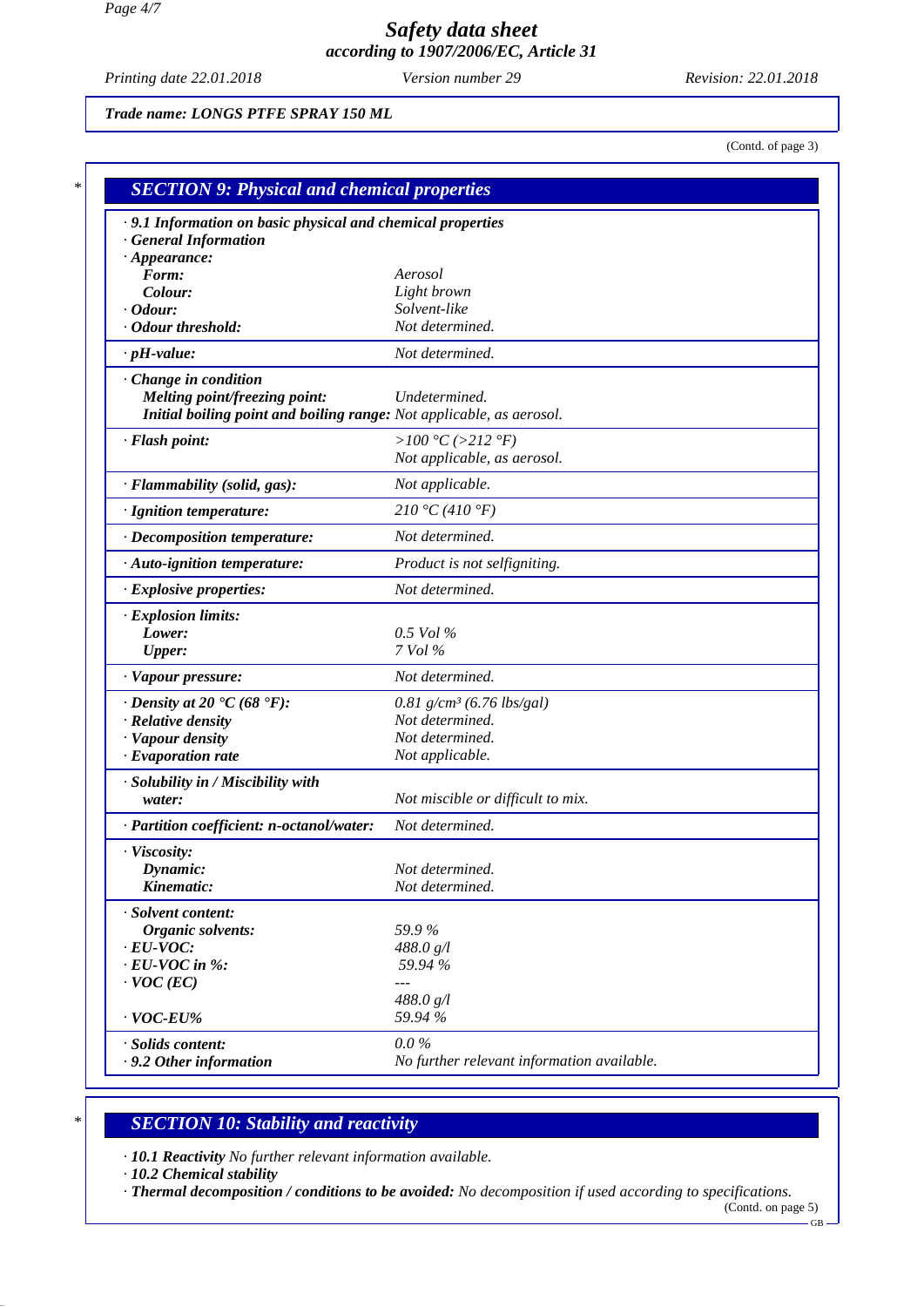*Printing date 22.01.2018 Revision: 22.01.2018 Version number 29*

(Contd. of page 4)

*Trade name: LONGS PTFE SPRAY 150 ML*

- *· 10.3 Possibility of hazardous reactions No dangerous reactions known.*
- *· 10.4 Conditions to avoid No further relevant information available.*
- *· 10.5 Incompatible materials: No further relevant information available.*
- *· 10.6 Hazardous decomposition products: No dangerous decomposition products known.*

#### *\* SECTION 11: Toxicological information*

*· 11.1 Information on toxicological effects*

- *· Acute toxicity Based on available data, the classification criteria are not met.*
- *· Primary irritant effect:*
- *· Skin corrosion/irritation Based on available data, the classification criteria are not met.*
- *· Serious eye damage/irritation Based on available data, the classification criteria are not met.*
- *· Respiratory or skin sensitisation Based on available data, the classification criteria are not met.*
- *· CMR effects (carcinogenity, mutagenicity and toxicity for reproduction)*
- *· Germ cell mutagenicity Based on available data, the classification criteria are not met.*
- *· Carcinogenicity Based on available data, the classification criteria are not met.*
- *· Reproductive toxicity Based on available data, the classification criteria are not met.*
- *· STOT-single exposure Based on available data, the classification criteria are not met.*
- *· STOT-repeated exposure Based on available data, the classification criteria are not met.*
- *· Aspiration hazard Based on available data, the classification criteria are not met.*

# *\* SECTION 12: Ecological information*

- *· 12.1 Toxicity*
- *· Aquatic toxicity: No further relevant information available.*
- *· 12.2 Persistence and degradability No further relevant information available.*
- *· 12.3 Bioaccumulative potential No further relevant information available.*
- *· 12.4 Mobility in soil No further relevant information available.*
- *· Additional ecological information:*
- *· General notes:*

*Water hazard class 1 (German Regulation) (Self-assessment): slightly hazardous for water Do not allow undiluted product or large quantities of it to reach ground water, water course or sewage system.*

- *· 12.5 Results of PBT and vPvB assessment*
- *· PBT: Not applicable.*
- *· vPvB: Not applicable.*
- *· 12.6 Other adverse effects No further relevant information available.*

#### *\* SECTION 13: Disposal considerations*

*· 13.1 Waste treatment methods*

*· Recommendation*

*Must not be disposed together with household garbage. Do not allow product to reach sewage system.*

*· European waste catalogue*

*20 01 13\* solvents*

*15 01 04 metallic packaging*

- *· Uncleaned packaging:*
- *· Recommendation: Non contaminated packagings may be recycled.*

(Contd. on page 6)

GB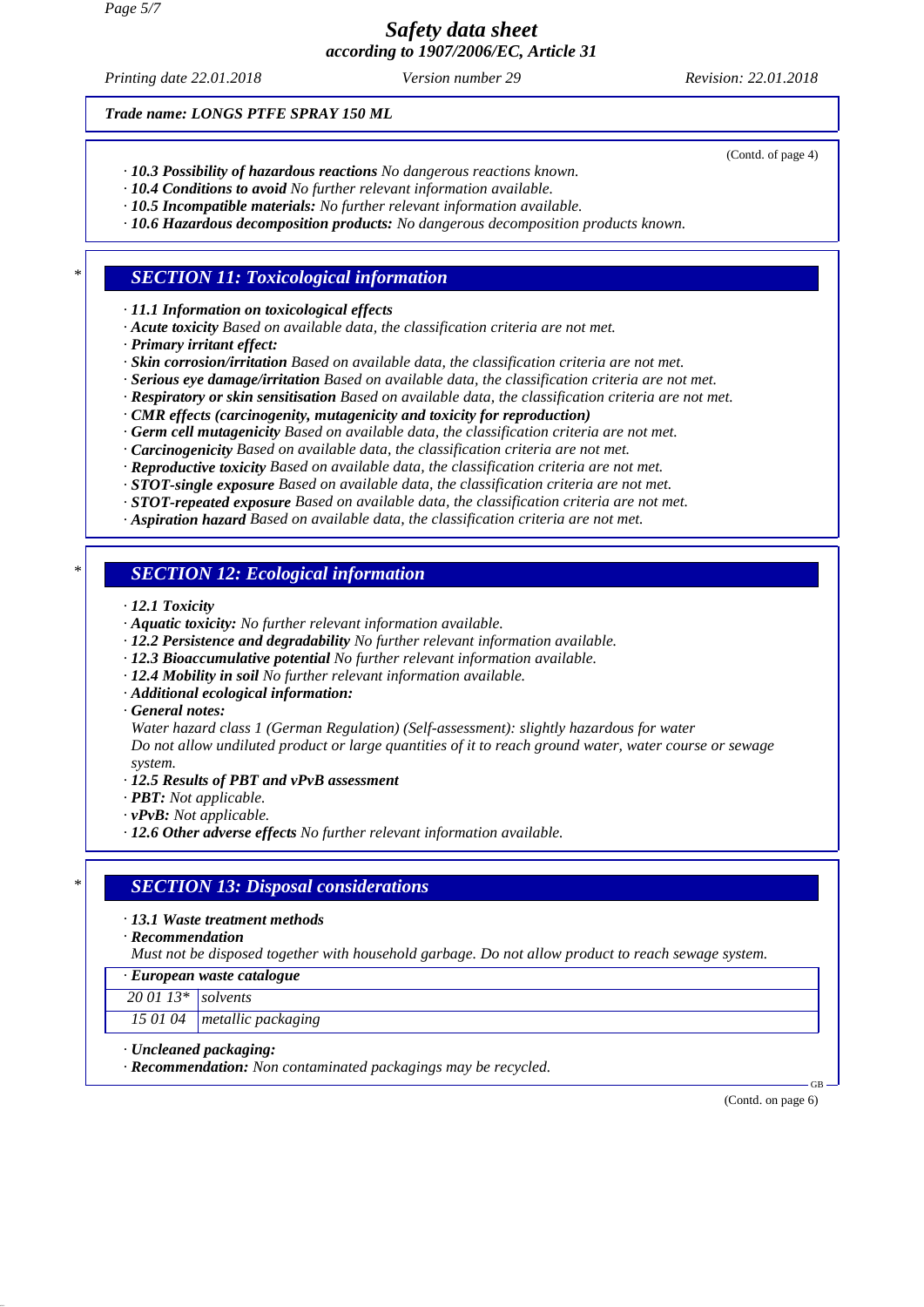*Printing date 22.01.2018 Revision: 22.01.2018 Version number 29*

*Trade name: LONGS PTFE SPRAY 150 ML*

(Contd. of page 5)

| $\cdot$ 14.1 UN-Number                                              |                                                                                                                    |
|---------------------------------------------------------------------|--------------------------------------------------------------------------------------------------------------------|
| · ADR, IMDG, IATA                                                   | <b>UN1950</b>                                                                                                      |
| $\cdot$ 14.2 UN proper shipping name                                |                                                                                                                    |
| $\cdot$ ADR                                                         | 1950 AEROSOLS                                                                                                      |
| $\cdot$ IMDG                                                        | <b>AEROSOLS</b>                                                                                                    |
| $\cdot$ IATA                                                        | AEROSOLS, non-flammable                                                                                            |
| $\cdot$ 14.3 Transport hazard class(es)                             |                                                                                                                    |
| $\cdot$ ADR                                                         |                                                                                                                    |
|                                                                     |                                                                                                                    |
|                                                                     |                                                                                                                    |
|                                                                     |                                                                                                                    |
| · Class                                                             | 2 5A Gases.                                                                                                        |
| $\cdot$ <i>Label</i>                                                | 2.2                                                                                                                |
| · IMDG, IATA                                                        |                                                                                                                    |
|                                                                     |                                                                                                                    |
|                                                                     |                                                                                                                    |
|                                                                     |                                                                                                                    |
|                                                                     |                                                                                                                    |
| · Class                                                             | 2.2                                                                                                                |
| $\cdot$ Label                                                       | 2.2                                                                                                                |
| · 14.4 Packing group                                                |                                                                                                                    |
| · ADR, IMDG, IATA                                                   | not regulated                                                                                                      |
| · 14.5 Environmental hazards:                                       | Not applicable.                                                                                                    |
| $\cdot$ 14.6 Special precautions for user                           | Warning: Gases.                                                                                                    |
| · Danger code (Kemler):                                             |                                                                                                                    |
| · EMS Number:<br>· Stowage Code                                     | $F-D,S-U$<br>SW1 Protected from sources of heat.                                                                   |
|                                                                     | SW22 For AEROSOLS with a maximum capacity of 1 litre:                                                              |
|                                                                     | Category A. For AEROSOLS with a capacity above 1 litre:                                                            |
|                                                                     | Category B. For WASTE AEROSOLS: Category C, Clear                                                                  |
|                                                                     | of living quarters.                                                                                                |
| · Segregation Code                                                  | SG69 For AEROSOLS with a maximum capacity of 1 litre:                                                              |
|                                                                     | Segregation as for class 9. Stow "separated from" class 1<br>except for division 1.4. For AEROSOLS with a capacity |
|                                                                     | above 1 litre: Segregation as for the appropriate                                                                  |
|                                                                     | subdivision of class 2. For WASTE AEROSOLS:                                                                        |
|                                                                     | Segregation as for the appropriate subdivision of class 2.                                                         |
| · 14.7 Transport in bulk according to Annex II of                   |                                                                                                                    |
| Marpol and the IBC Code                                             | Not applicable.                                                                                                    |
| · Transport/Additional information:                                 |                                                                                                                    |
| $\cdot$ ADR                                                         |                                                                                                                    |
| $\cdot$ Limited quantities (LQ)                                     | 1L                                                                                                                 |
| $\cdot$ Excepted quantities (EQ)                                    | Code: E0                                                                                                           |
|                                                                     | Not permitted as Excepted Quantity                                                                                 |
| · Transport category                                                | 3                                                                                                                  |
| · Tunnel restriction code                                           | $E\,$                                                                                                              |
| · IMDG                                                              |                                                                                                                    |
| $\cdot$ Limited quantities (LQ)<br>$\cdot$ Excepted quantities (EQ) | 1L<br>Code: E0                                                                                                     |
|                                                                     | Not permitted as Excepted Quantity                                                                                 |